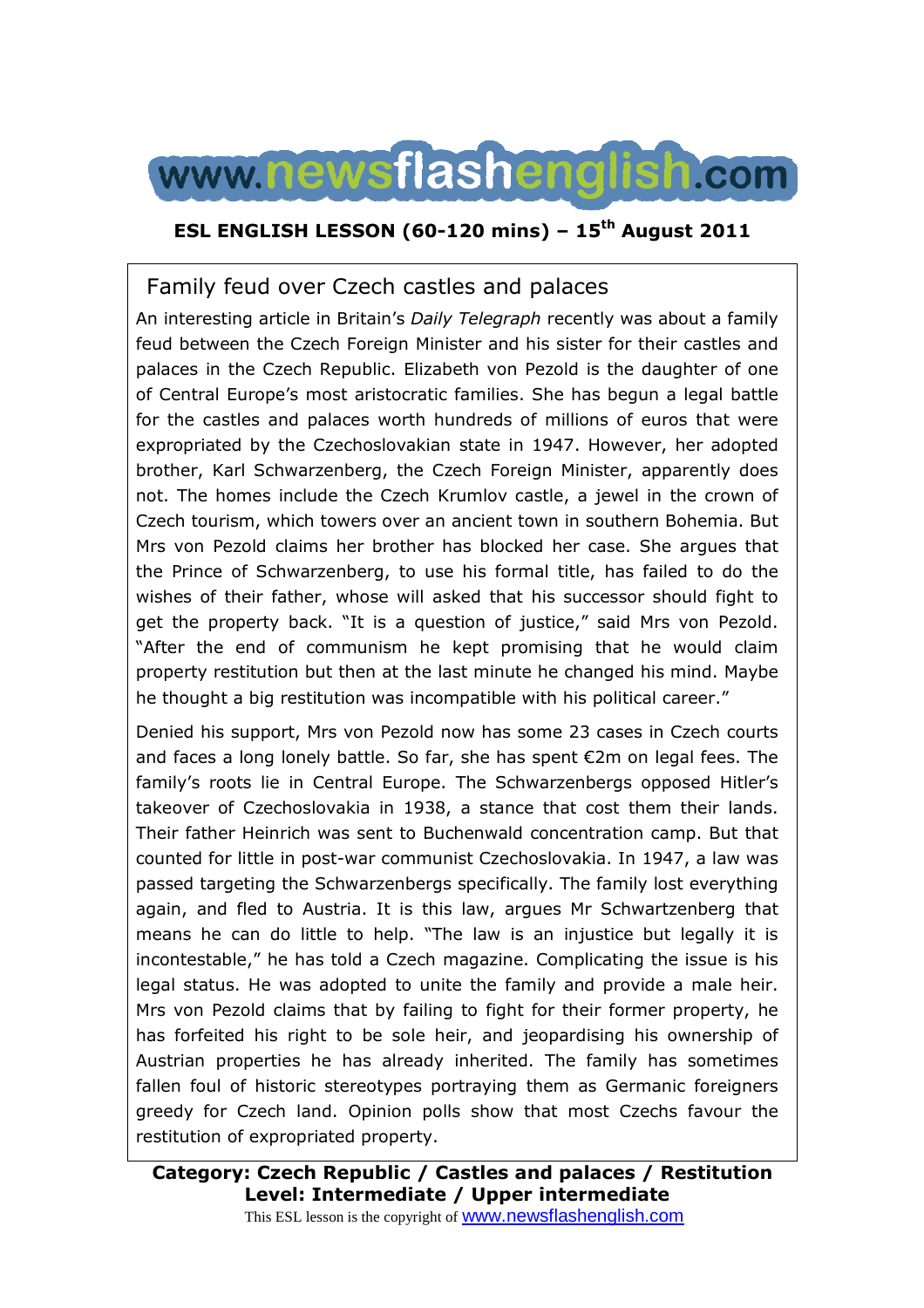# **FXFRCISES**

1. Czech castles and palaces: Think of three famous Czech castles and palaces? Where are they located? Go round the room swapping details with others.

2. Geography: Czech Republic: Where is the Czech Republic? What is its capital? What countries surround it? Draw a map on the board then **look on Google maps** to help you.

3. Dictation: The teacher will read four to six lines of the article slowly and clearly. Students will write down what they hear. The teacher will repeat the passage slowly again. Self-correct your work from page one - filling in spaces and correcting mistakes. Be honest with yourself on the number of errors. Advise the teacher of your total number of errors. Less than five is very good. Ten is acceptable. Any more is room for improvement! More than twenty - you need to do some work!

4. Reading: The students should now read the article aloud, swapping readers every paragraph.

5. Vocabulary: Students should now look through the article and underline any vocabulary they do not know. Look in dictionaries. Discuss and help each other out. The teacher will go through and explain any unknown words or phrases.

6. The article: Students should look through the article with the teacher.

- a) What is the article about?<br>b) What do you think about t
- What do you think about the article?

7. Krumlov castle in the Czech Republic: In pairs think of five reasons it should be returned to its original owners. Then add five reasons why it shouldn't. Write them below. Discuss together. What are your conclusions?

| Reasons why it should be returned | Reasons why it shouldn't |  |
|-----------------------------------|--------------------------|--|
|                                   |                          |  |
|                                   |                          |  |
|                                   |                          |  |
|                                   |                          |  |
|                                   |                          |  |

**The teacher** will choose some pairs to discuss their findings in front of the class.

8. Let's print and discuss: *Teachers* – print out some images (*see links on page 8*) of *Krumlov castle in the Czech Republic* then get the class to discuss them.

9. Let's think! In pairs. On the board write as many words as you can to do with *Property restitution*. *One-two minutes.* Compare with other teams. Using your words compile a short dialogue together.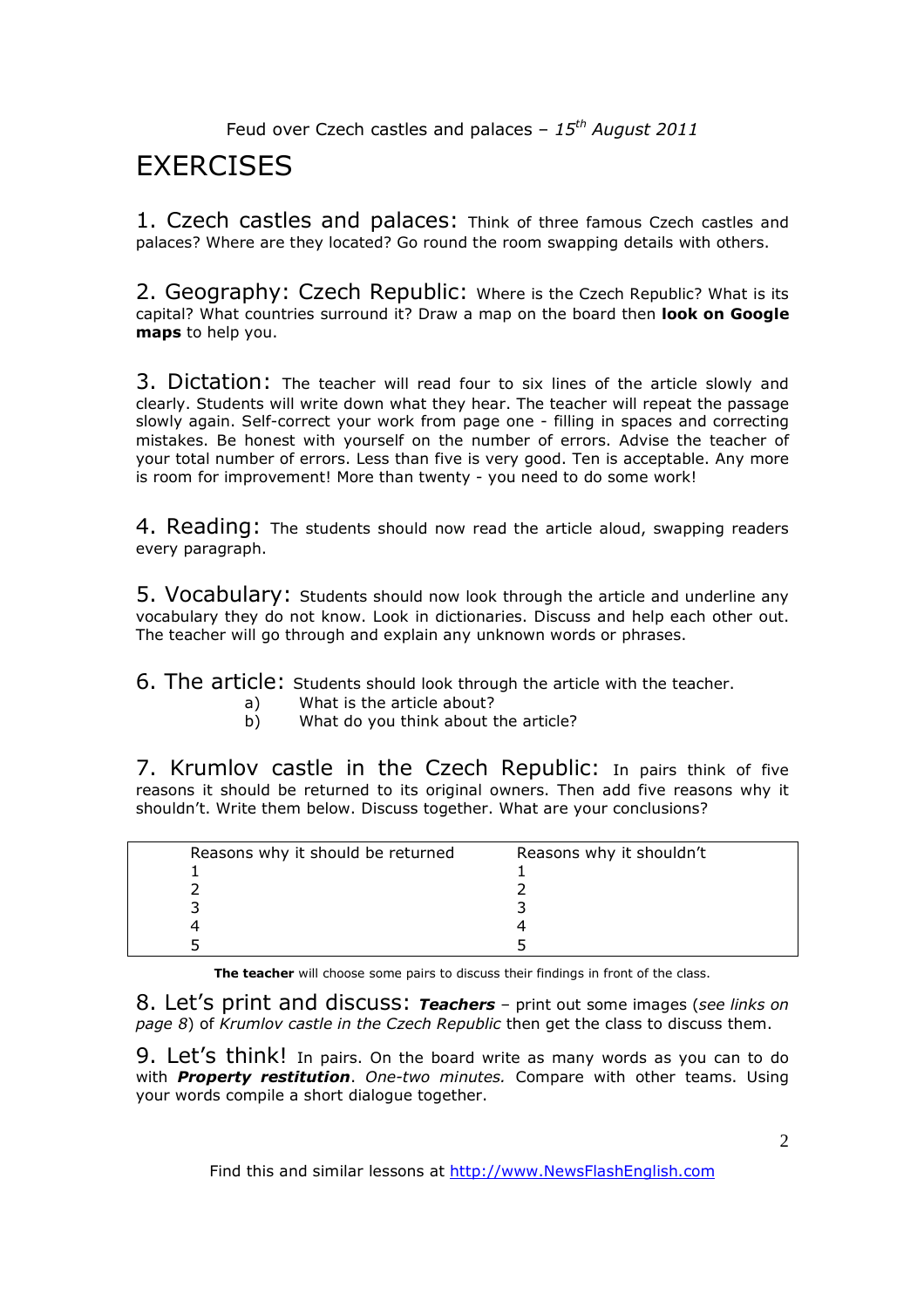10. Let's roleplay 1: Praque FM: In pairs/groups. One of you is the interviewer. The others are one of the following people. You are in the *Prague FM*  radio studio. Today's interview is about: *Property restitution in the Czech Republic and the Schwarzenberg family properties. 10-20 minutes.* 

| Elizabeth von Pezold | Czech President           |
|----------------------|---------------------------|
| Karl Schwarzenberg   | An ordinary Czech citizen |

**The teacher** will choose some pairs to roleplay their interview in front of the class.

11. Let's roleplay 2: In pairs. You are in a pub in Prague. One of you is a tourist. The other is a Czech person who is an old retired communist minister. You met by chance. The tourist has read the newspaper story about property restitution in the Czech Republic and the Schwarzenberg family. Discuss it together. *5-minutes.* 

12. Let's do 'The Article Quiz': Have the students quiz each other in pairs. They score a point for each correct answer and half a point each time they have to look at the article for help. See who can get the highest score!

#### **Student A**

- 1) Name the family.
- 2) Name the castle.
- 3) How many legal cases are outstanding in Czech courts?
- 4) How much has this lady spend on legal fees so far?<br>5) What happened in 1938?
- 5) What happened in 1938? **Student B**
- 1) What job in the Czech government does the adopted brother have?<br>2) What happened in 1947?
- 2) What happened in 1947?<br>3) Why did the family adopt
- Why did the family adopt a boy?
- 4) Where was their father sent?
- 5) What do opinion polls now suggest?

13. Let's draw! *In pairs/small groups* on the board or on a large sheet of paper draw a castle. Label it. Discuss its features. Would you like to live there?

14. Presentation: In pairs, groups or individually: Prepare in class or at home a two minute presentation on: *Krumlov castle in the Czech Republic*. Stand at the front of the class to give your presentation to the class. The class can vote on the best presentation. Class – After the presentations go through the good and weak points on each presentation. Learn from the results.

15. Let's write an e-mail: Write and send a 200 word e-mail to your teacher about*: Property restitution.* Your e-mail can be read out in class.

16. Sentence starters: Finish these sentence starters. Correct your mistakes. Compare what other people have written.

- a) The Czech Foreign Minister **Example 20** For the Czech Foreign
- b) The communists \_\_\_\_\_\_\_\_\_\_\_\_\_\_\_\_\_\_\_\_\_\_\_\_\_\_\_\_\_\_\_\_\_\_\_\_\_\_\_\_\_\_\_\_\_\_\_\_
- c) The feud  $\Box$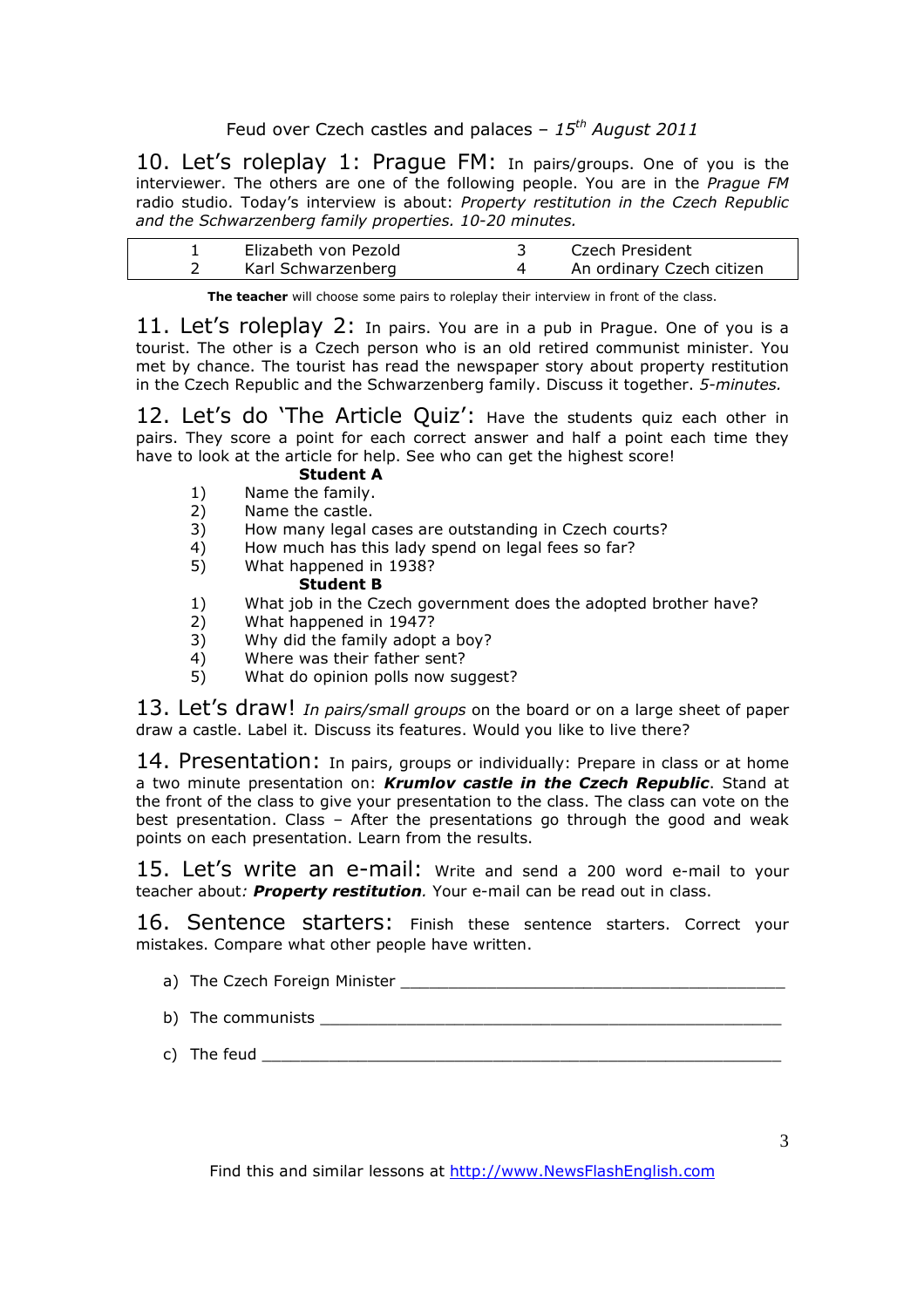# DISCUSSION

#### **Student A questions**

- 1) Did the headline make you want to read the article?<br>2) What three bits of advice would you offer Mrs yon Pe
- What three bits of advice would you offer Mrs von Pezold?
- 3) What three bits of advice would you offer the Czech government?
- 4) Is the Czech government frightened to lose one of its State crown jewels, which one of its previous communist governments stole?
- 5) Who will win this case? Why?
- 6) If you had lived in Czechoslovakia and had had property stolen would you want it back?
- 7) Do you think there might be '*darker elements'* involved with the returning of properties to original owners?
- 8) If the Czech government still refuses to change the law and return the properties surely it should offer compensation?
- 9) Can the Czech government actually afford to pay compensation to owners of properties stolen by the communists?
- 10) Why is the Czech Foreign Minister blocking his sister's fight to reclaim the family properties?

#### **Student B questions**

- 1) How would you feel if your property was stolen by the State and no compensation was paid?
- 2) Is Elizabeth von Pezold right to fight for her property?
- 3) Why doesn't the Czech government simply change the law and give the property back?
- 4) If most Czech people support a change in the law of property restitution then why doesn't the Czech government introduce it as a new law?
- 5) Surely, the Czech government is elected to abide by its citizens wishes and if the majority of citizens are in favour of property restitution then the Czech law should be changed?
- 6) Should the Czech government pay the legal fees of Mrs von Pezold?
- 7) Is the Czech government frightened to change the law on property restitution? Why? Why not?
- 8) Is the Czech Republic still full of elected communists in power?
- 9) The article is about returning property to its original owners that was stolen by the communists. Surely in this day and age this should be done?
- 10) Did you like this discussion?

# SPEAKING

## Let's discuss! Property restitution in the Czech Republic/your country

*Allow 10-15 minutes – As a class / small groups / pairs / 1 to 1*

#### **Property restitution in the Czech Republic / your country**

(The teacher can moderate the session)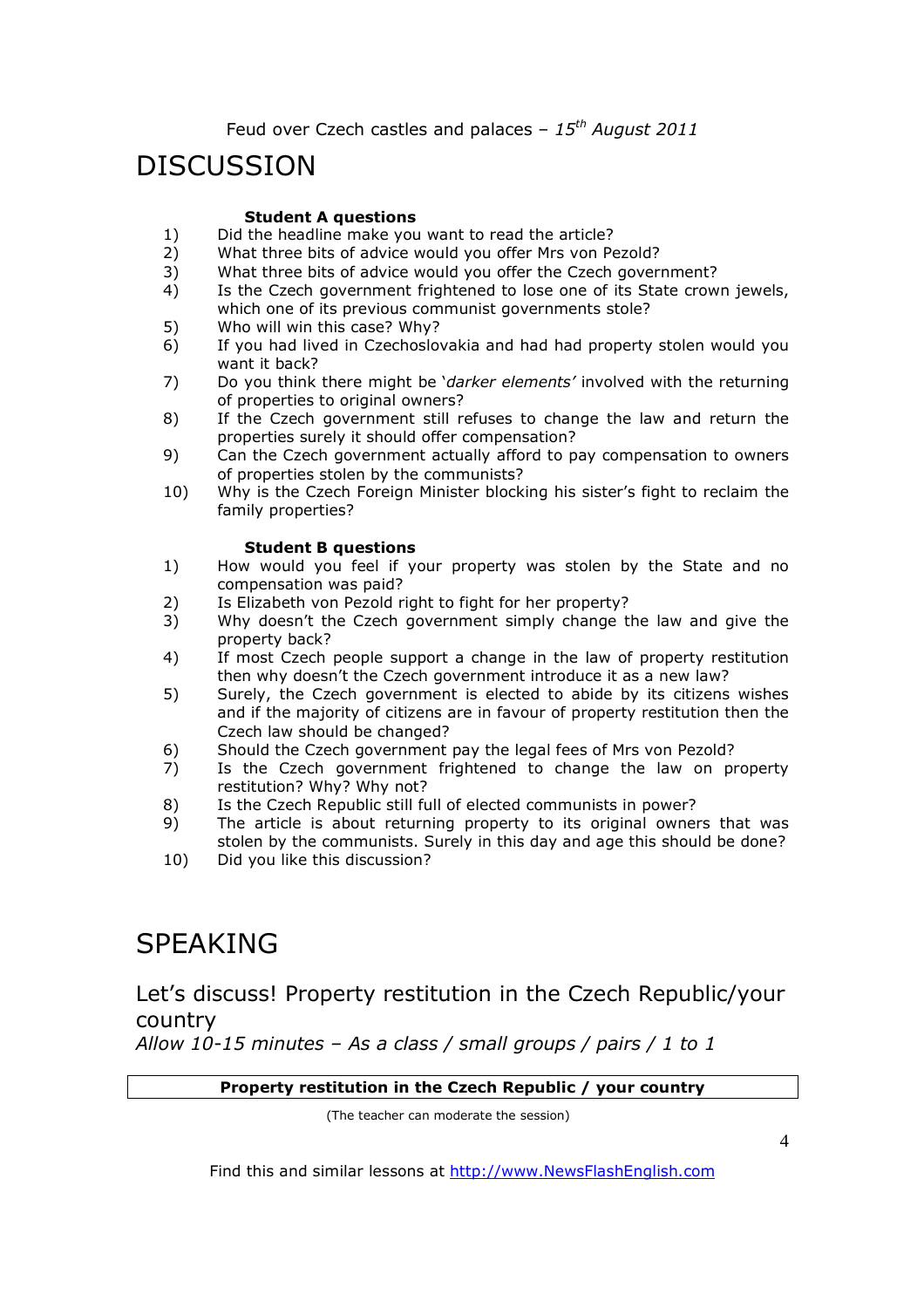# GAP FILL: READING:

#### *Put the words into the gaps in the text.*

An interesting article in Britain's *Daily Telegraph* recently was about a family feud between the Czech Foreign Minister and his sister for their castles and (1) in the Czech Republic. Elizabeth von Pezold is the daughter of one of Central Europe's most (2) families. She has begun a legal battle for the castles and palaces worth hundreds of millions of euros that were (3) by the Czechoslovakian state in 1947. However, her adopted brother, Karl Schwarzenberg, the Czech Foreign Minister, apparently does not. The homes include the Czech Krumlov castle, a jewel in the crown of Czech tourism, which towers over an ancient town in southern Bohemia. But Mrs von Pezold claims her brother has blocked her case. She argues that the Prince of Schwarzenberg, to use his (4)\_\_\_\_\_ title, has failed to do the wishes of their father, whose will asked that his (5)\_\_\_\_\_ should fight to get the property back. "It is a question of justice," said Mrs von Pezold. "After the end of (6)\_\_\_\_\_ he kept promising that he would claim property (7\_\_\_\_\_ but then at the last minute he changed his mind. Maybe he thought a big restitution was (8)\_\_\_\_\_ with his political career." *incompatible successor communism formal aristocratic restitution expropriated palaces*

Denied his support, Mrs von Pezold now has some 23 cases in Czech (1)\_\_\_\_\_ and faces a long lonely battle. So far, she has spent €2m on legal fees. The family's roots lie in Central Europe. The Schwarzenbergs opposed Hitler's takeover of Czechoslovakia in 1938, a stance that cost them their lands. Their father Heinrich was sent to Buchenwald concentration camp. But that counted for little in post-war communist Czechoslovakia. In 1947, a law was passed targeting the Schwarzenbergs specifically. The family lost everything again, and fled to Austria. It is this law, argues Mr Schwarzenberg that means he can do little to help. "The law is an (2)\_\_\_\_\_ but legally it is (3)\_\_\_\_\_," he has told a Czech magazine. Complicating the issue is his legal (4)\_\_\_\_\_. He was adopted to unite the family and provide a male (5)\_\_\_\_\_\_. Mrs von Pezold claims that by failing to fight for their former (6)\_\_\_\_\_, he has (7)\_\_\_\_\_ his right to be sole heir, and jeopardising his ownership of Austrian properties he has already (8)\_\_\_\_\_. *injustice*

*property heir status incontestable forfeited inherited courts*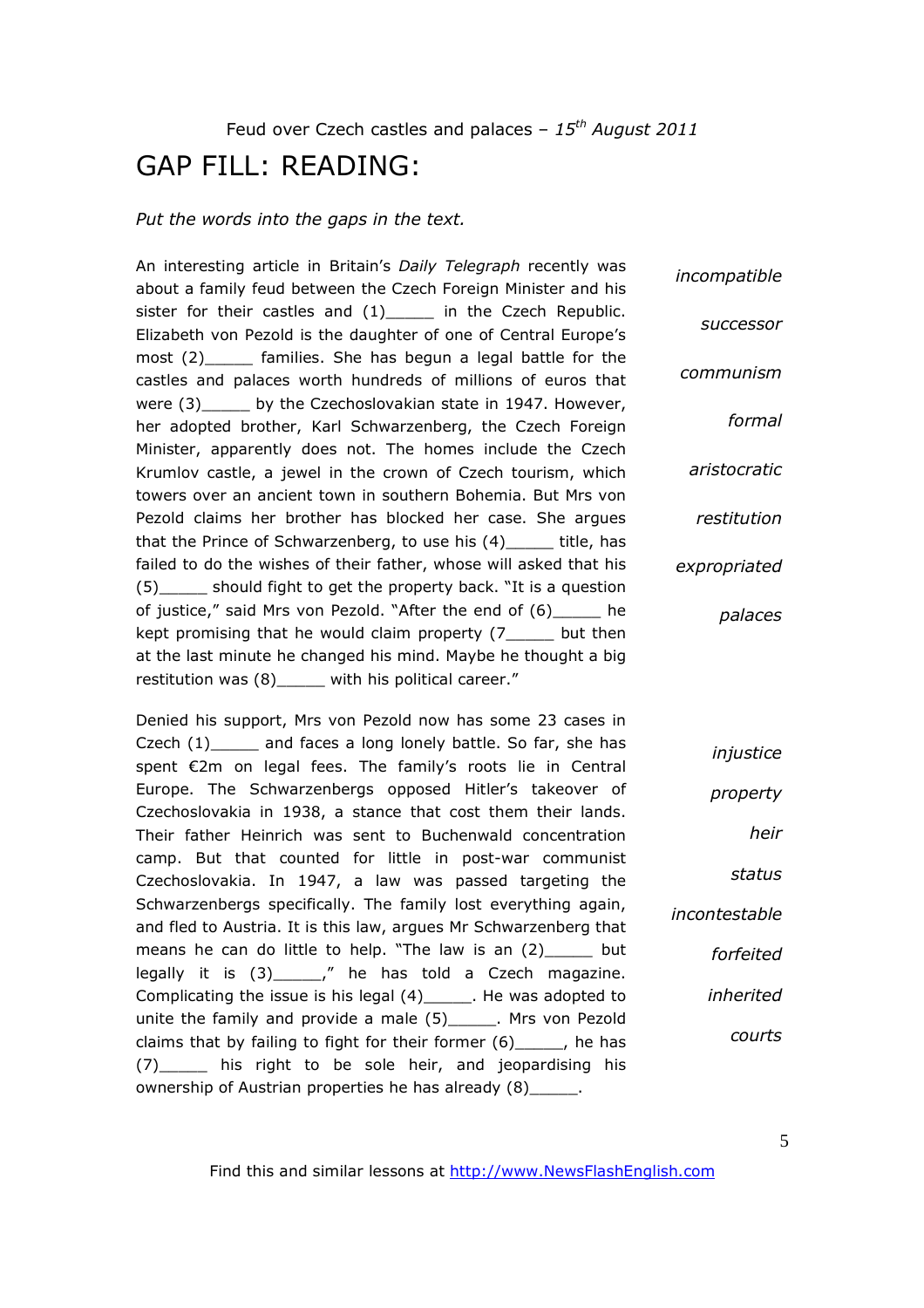## GAP FILL: LISTENING

*Listen and fill in the spaces.* 

\_\_\_\_\_\_\_\_\_\_\_\_\_\_\_\_\_\_\_\_\_.

### Family feud over Czech castles and palaces

An interesting article in Britain's \_\_\_\_\_\_\_\_\_\_\_\_\_\_\_\_\_ recently was about a family feud between the Czech Foreign Minister and his sister for their castles and palaces in the Czech Republic. Elizabeth von Pezold is the daughter of one of Central Europe's most \_\_\_\_\_\_\_\_\_\_\_\_\_\_\_\_\_\_\_\_\_\_\_\_. She has begun a legal battle for the castles and palaces worth hundreds of millions of euros that were expropriated by the the the controller in 1947. However, her adopted brother, Karl Schwarzenberg, the Czech Foreign Minister, apparently does not. The homes include the Czech Krumlov castle, a jewel in the crown of Czech tourism, which towers \_\_\_\_\_\_\_\_\_\_\_\_\_\_\_\_\_\_\_\_ in southern Bohemia. But Mrs von Pezold claims her brother has blocked her case. She argues that the Prince of Schwarzenberg, to use his formal title, has failed to do the wishes of their father, whose will asked that his successor should fight to get the property back. "It is \_\_\_\_\_\_\_\_\_\_\_\_\_\_\_\_\_\_\_\_\_," said Mrs von Pezold. "After the end of communism he kept promising that he would claim \_\_\_\_\_\_\_\_\_\_\_\_\_\_\_\_\_\_\_\_\_\_\_\_\_\_ but then at the last minute he changed his mind. Maybe he thought a big restitution was incompatible  $with$ 

Denied his support, Mrs von Pezold now has some 23 cases in Czech courts and faces \_\_\_\_\_\_\_\_\_\_\_\_\_\_\_\_\_\_\_\_. So far, she has spent €2m on legal fees. The family's roots lie in Central Europe. The Schwarzenbergs opposed Hitler's takeover of Czechoslovakia in 1938, a stance that \_\_\_\_\_\_\_\_\_\_\_\_\_\_\_\_\_\_\_\_\_. Their father Heinrich was sent to Buchenwald \_\_\_\_\_\_\_\_\_\_\_\_\_\_\_\_\_\_. But that counted for little in post-war communist Czechoslovakia. In 1947, a law was passed targeting the Schwarzenbergs specifically. The family lost everything again, and fled to Austria. It is this law, argues Mr Schwarzenberg that means he can do little to help. "The law is an injustice but legally it is incontestable," he has told a Czech magazine. is his legal status. He was adopted and provide a male heir. Mrs von Pezold claims that by failing to fight for their former property, he has forfeited his right to be sole heir, and jeopardising his ownership of Austrian properties he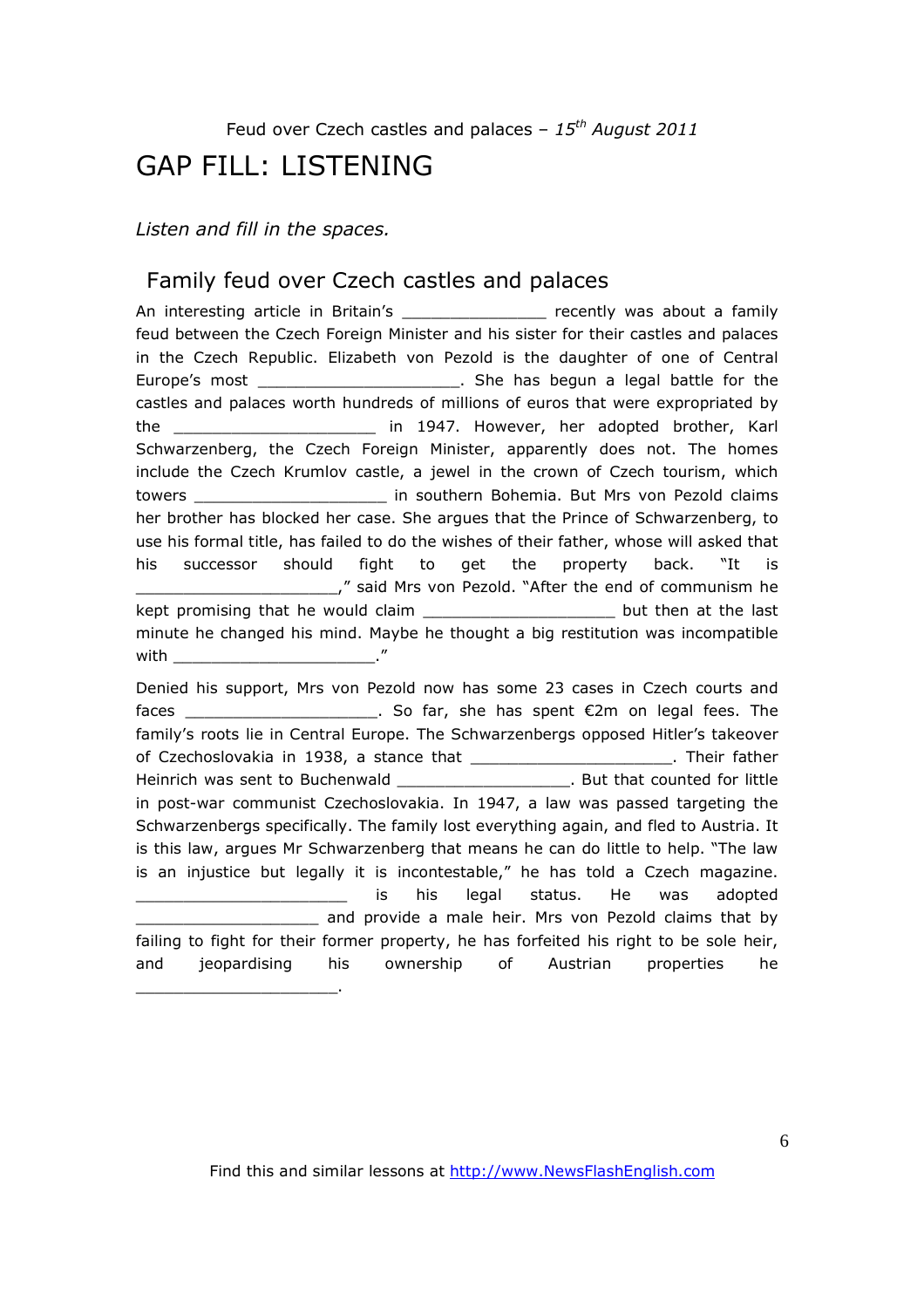## GRAMMAR

Put the words into the gaps in the text.

An interesting article in Britain's *Daily Telegraph* recently was about a family feud between the Czech Foreign Minister and his sister for their castles and palaces in the Czech Republic. Elizabeth von Pezold is the daughter of one of Central Europe's (1)\_\_ aristocratic families. She has begun a legal battle for the castles and palaces worth hundreds of millions of euros that were expropriated by the Czechoslovakian state in 1947. (2) , her adopted brother, Karl Schwarzenberg, the Czech Foreign Minister, apparently does not. The homes include the Czech Krumlov castle, a jewel in the crown of Czech tourism, (3)\_\_ towers over an ancient town in southern Bohemia. But Mrs von Pezold claims her brother has blocked her case. She argues that the Prince of Schwarzenberg, to use his formal title, has failed to do the wishes of  $(4)$  father, whose will asked  $(5)$  his successor  $(6)$  fight to get the property back. "It is a question of justice," said Mrs von Pezold. "After the end of communism he kept promising that he would claim property restitution but (7) at the last minute he changed his mind. Maybe he thought a big restitution was incompatible (8) his political career." *their should that with most which however then*

Denied his support, Mrs von Pezold now has some 23 cases in Czech courts and faces a long lonely battle. So far,  $(1)$  has spent €2m on legal fees. The family's roots lie in Central Europe. The Schwarzenbergs opposed Hitler's takeover of Czechoslovakia in 1938, (2) stance that cost them their lands. Their father Heinrich was sent to Buchenwald concentration camp. (3) that counted for little in post-war communist Czechoslovakia. (4)\_\_ 1947, a law was passed targeting the Schwarzenbergs specifically. The family lost everything again, and fled to Austria. It is this law, argues Mr Schwarzenberg that means (5) can do little to help. "The law is an injustice but legally it is incontestable," he has told a Czech magazine. Complicating the issue is his legal status. He was adopted to unite the family and provide a male heir. Mrs von Pezold claims that by failing to fight (6)\_\_ their former property, he has forfeited his right to be sole heir, (7) jeopardising (8) ownership of Austrian properties he has already inherited. *his she but and for he a in*